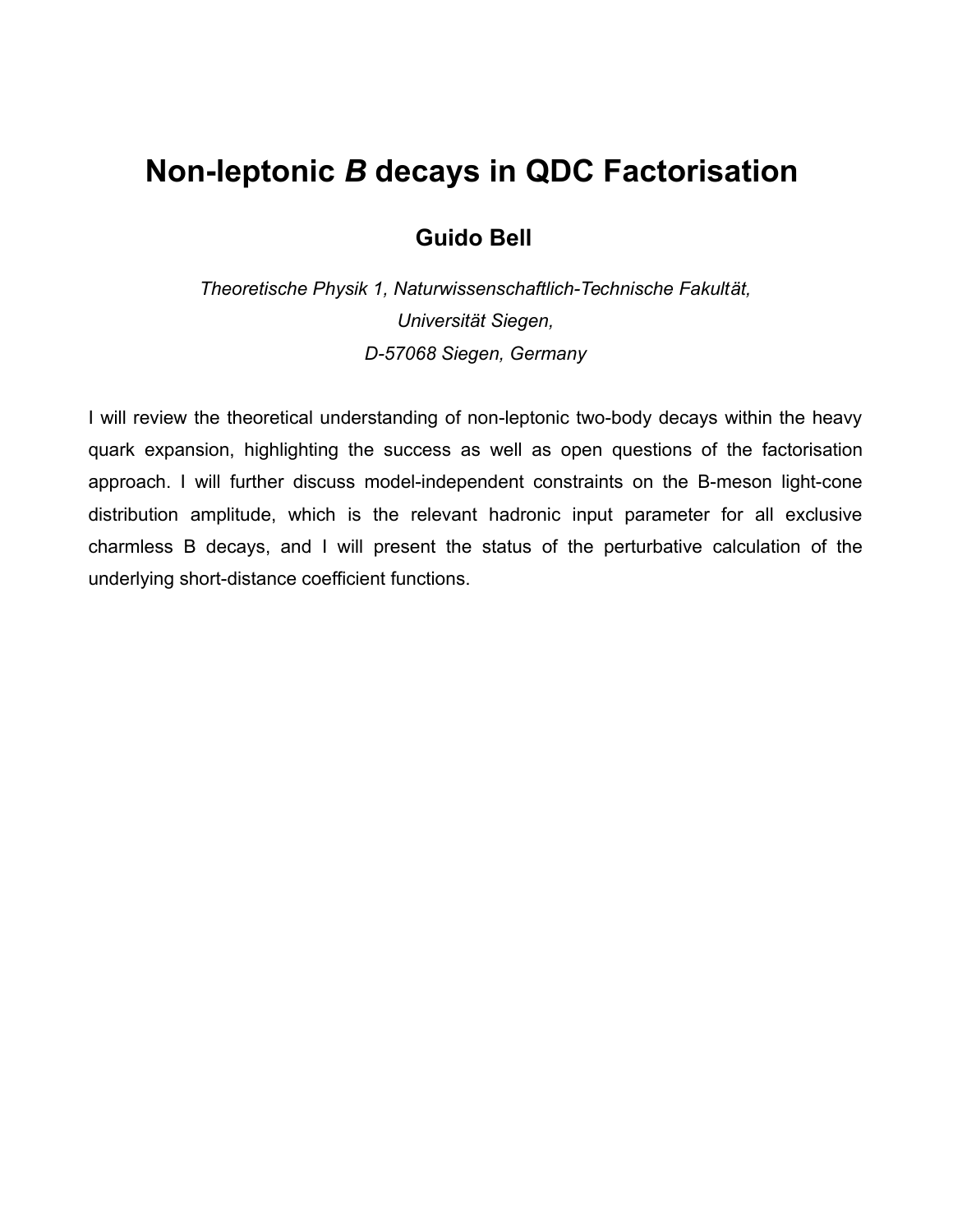### **Experimental overview of hadronic** *B* **decays**

#### **Venonika Chobanova**

*Departamento de Física de Partículas, Facultad de Física, Campus Vida s/n, Universidad de Santiago de Compostela E-15782 Santiago de Compostela, Spain*

This talk gives an overview of the latest results and analysis methods of  $B\rightarrow PP$ ,  $B\rightarrow VP$  and B→PP decays at the LHCb experiment and the B factories. The focus is on charmless transitions. In particular, the impact of these decays on the constraints of Standard Model (SM) parameters and their sensitivity to new physics are reviewed. The prospects of future measurements at LHCb and Belle II are discussed.

Loop dominated b→sqq (q=u,d) transitions such as  $B_d\rightarrow \eta K$  are potentially sensitive to new physics. A branching fraction or a *CP* asymmetry parameter deviating from its SM prediction can be due to a contribution from an unknown particle. The corresponding decays of the  $B_s$ meson, *e.g.* B<sub>s</sub>→KK, can be used to search for new physics in a similar manner. Furthermore,  $B_s \rightarrow VV$  decays proceeding through b $\rightarrow$ sss transitions, such as  $B_s \rightarrow \phi \phi$ , are pure penguin modes. The theoretical uncertainty on the phase from the interference of mixing and decay is low and thus  $B_s \rightarrow \phi \phi$  is an excellent mode to search for new physics.

The angle  $\varphi_2$  of the unitarity triangle can be precisely determined in an isospin analysis of  $B_d\rightarrow hh$  (h=K,π) decays. Other b $\rightarrow$ u transitions, such as B $\rightarrow$ ρρ and B<sub>d</sub> $\rightarrow$ ρπ, can further constrain the  $\varphi_2$  measurement. The polarization fractions of the B $\rightarrow$ VV decays allow an additional test of the SM.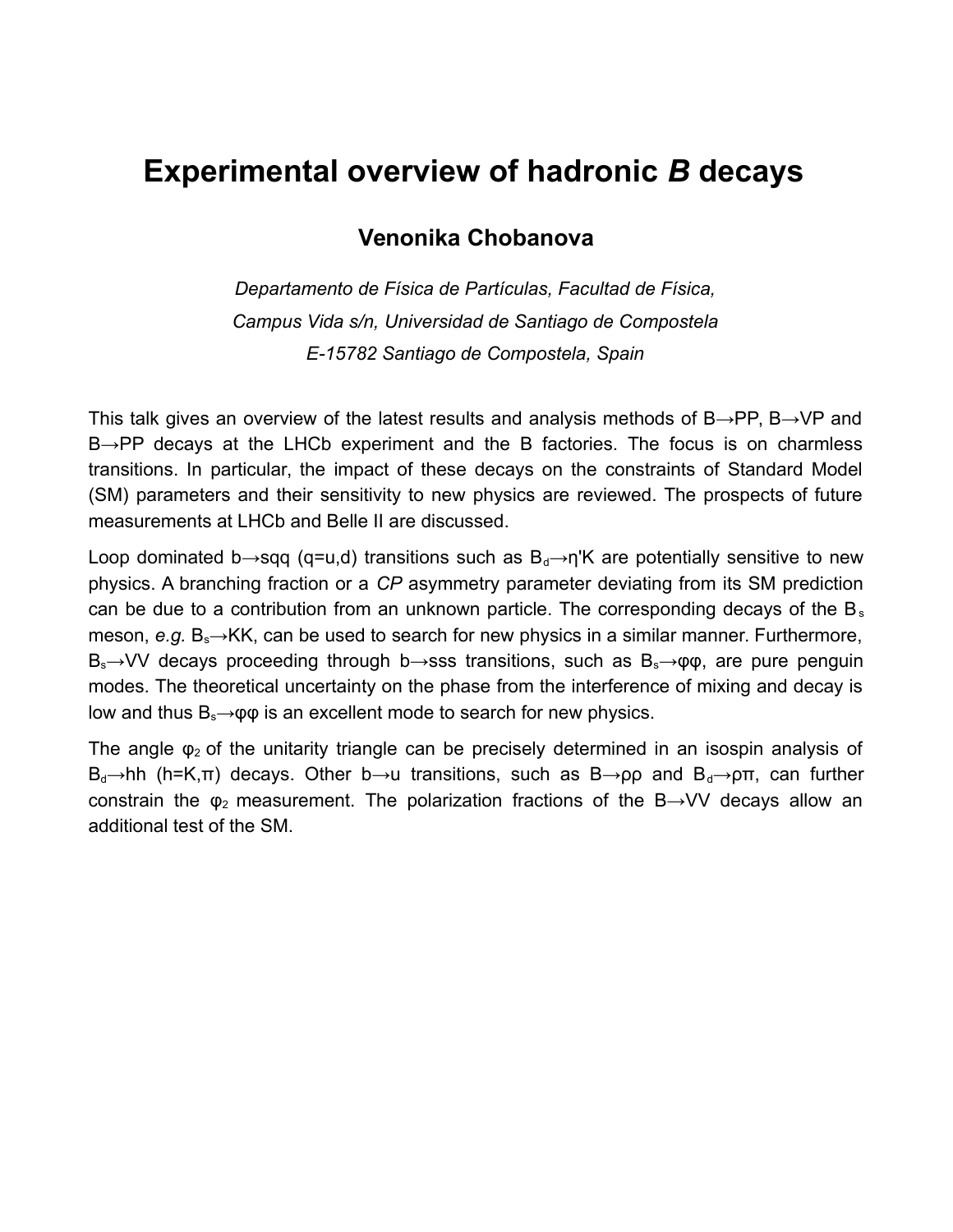### **Global CKM fits and non-leptonic** *B* **decays**

#### **Sébastien Descotes-Genon**

*Laboratoire de Physique Théorique, UMR 8627, CNRS, Univ. Paris-Sud, Université Paris-Saclay, 91405 Orsay Cedex, France*

Some nonleptonic two-body B decays are particularly useful to constrain the CKM matrix, in particular through the determination of the angles alpha, beta, gamma. I will review the role played by these decays in the frequentist analysis performed by the CKMfitter group, discussing the sources of uncertainty in each case.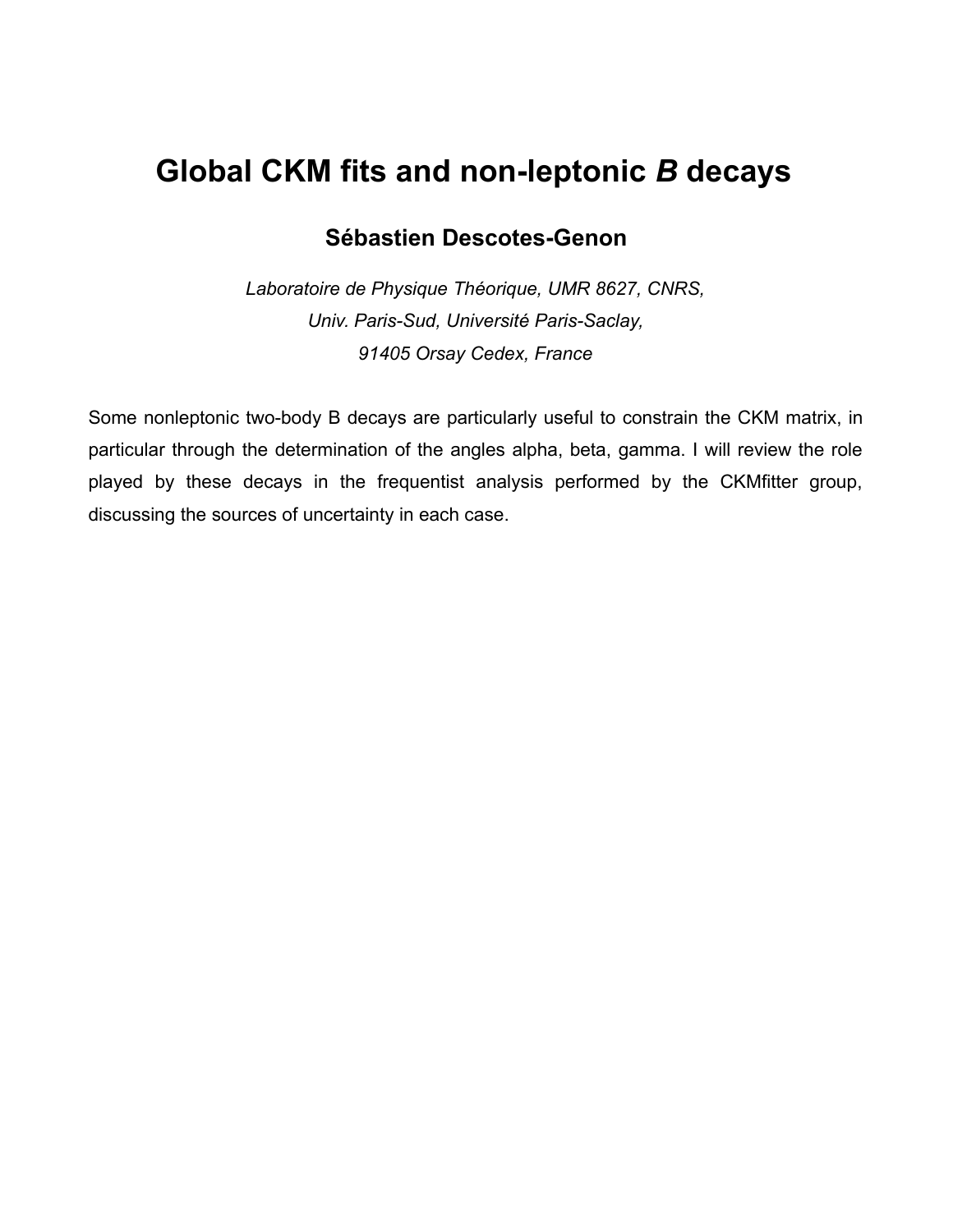# **Precise predictions for penguin contributions to CP asymmetries in B decays**

#### **Ulrich Nierste**

*Institut für Theoretische Teilchenphysik, Karlsruher Institut für Technologie, 76128 Karlsruhe, Germany*

The key modes to determine the fundamental CP phases in B d and B s mixing are B d→J/psi K s and B s→J/psi phi, respectively . Both decay amplitudes receive corrections proportional to the CKM combination V  $\{ub\}^{\wedge *}$  V  $\{us\}$ , the so-called penguin pollution. I show that this contribution can be calculated in terms of an operator product expansion, which formalises the phenomenological ``Bander-Soni-Silverman mechanism''. I present numerical predictions for several CP asymmetries, including  $b \rightarrow c$  c-bar d decays. Then I discuss branching ratios and CP asymmetries in B->DD decays, which can be treated in a similar way.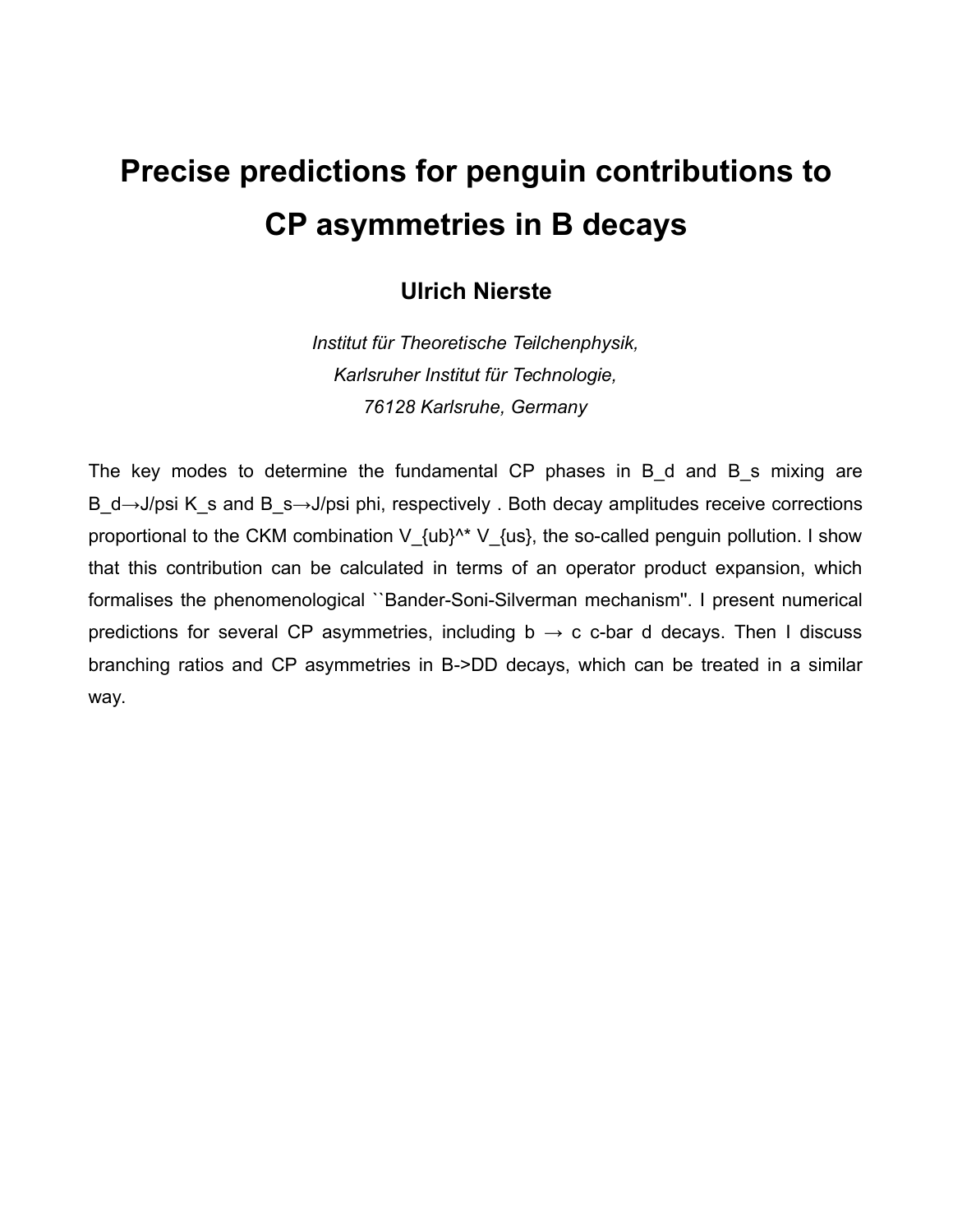# **Precision determinations of the weak B meson mixing phases including "penguin pollution"**

#### **Martin Jung**

*Excellence Cluster Universe, Technische Universität München, Garching, Germany*

We discuss the model-independent precision determinations of the weak mixing phases phi  $\{d,s\}$  from B  $\rightarrow$  J/psi M decays, where M is a pseudoscalar or a vector meson. The framework is provided by an SU(3) flavour-symmetry analysis to first order in the symmetry breaking, including various subleading terms commonly neglected. Accounting for the various suppression factors in the analysis yields a predictive framework that allows for sufficient control of subleading effects in the foreseeable future.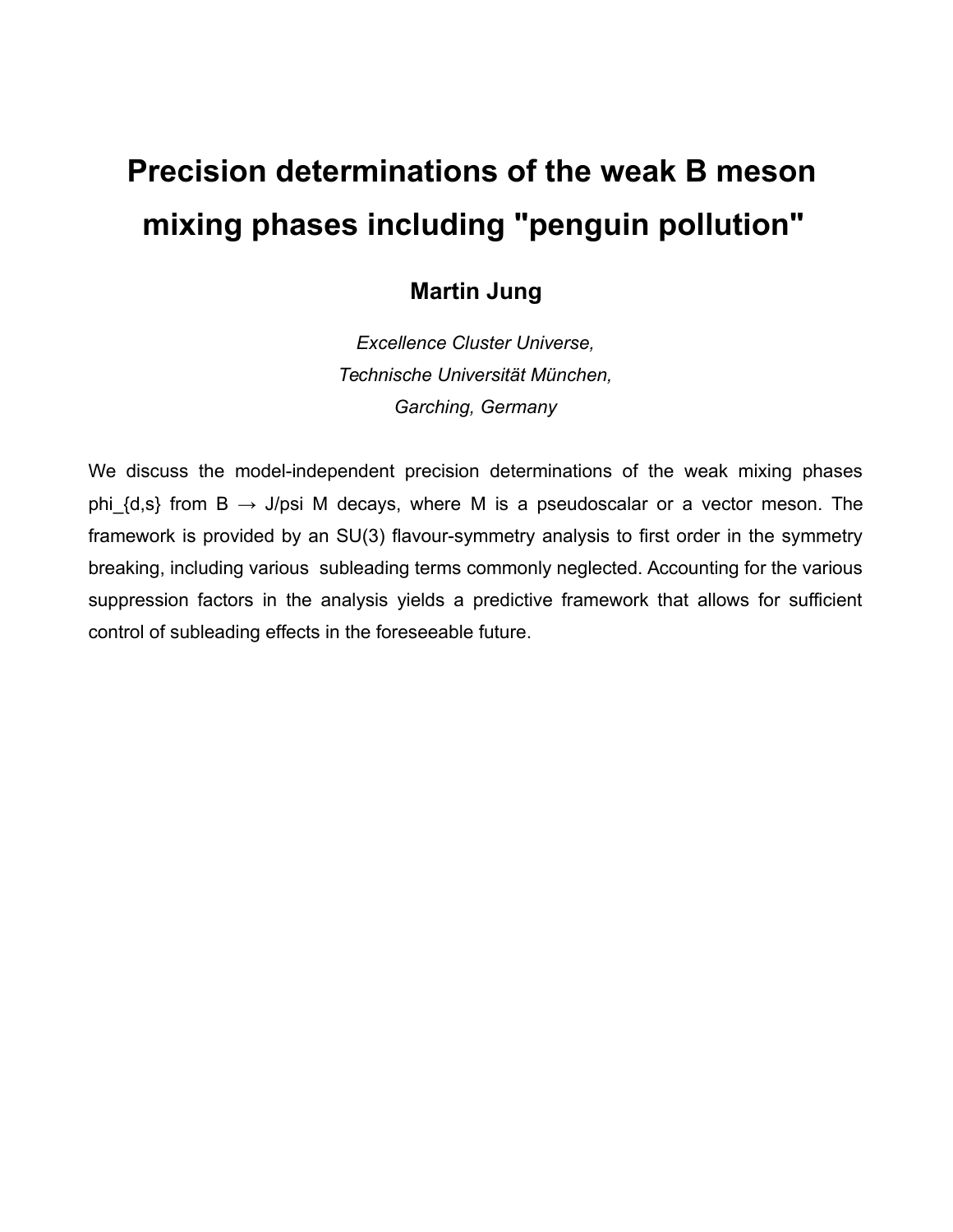# **Probing CP violation in two-body non-leptonic** *B* **decays**

#### **Alakabha Datta**

*Department of Physics and Astronomy, 108 Lewis Hall, University of Mississippi, Oxford, MS 38677-1848, USA*

I will discuss probes of CP violation in nonleptonic decays with special focus on vector-vector final states.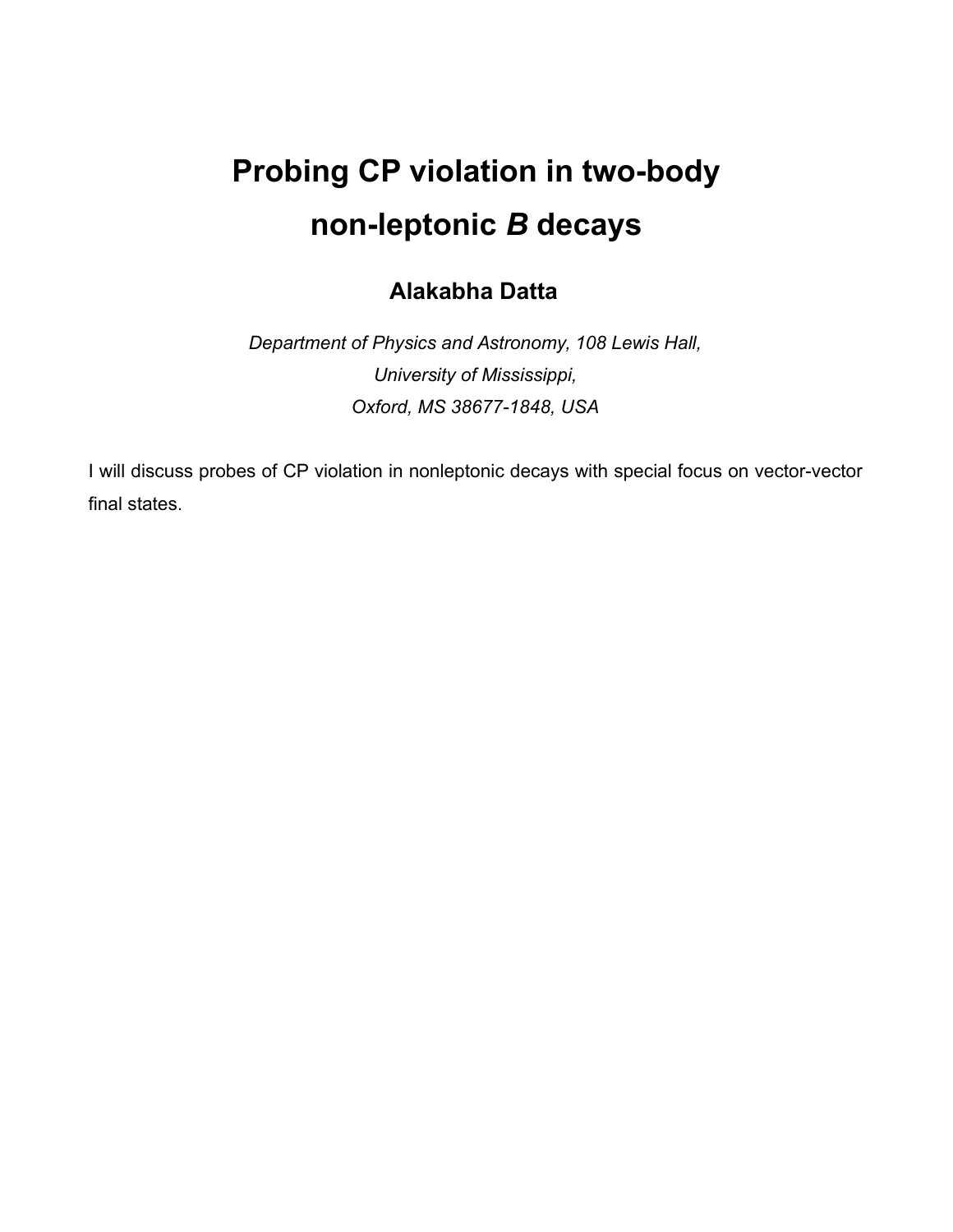## **Lattice computations of nonleptonic kaon decay amplitudes and the lessons for hadronic** *B***-decays**

### **Chris Sachrajda**

*School of Physics and Astronomy, University of Southampton, Southampton SO17 1BJ, UK*

I will review recent RBC-UKQCD studies of nonleptonic kaon decays and particularly the computation of ε'/ ε. It has taken many years of theoretical developments to make these calculations possible, as I will explain. The theoretical difficulties of extending these methods to *B*-decays will be discussed and the necessity of a new idea(s) highlighted.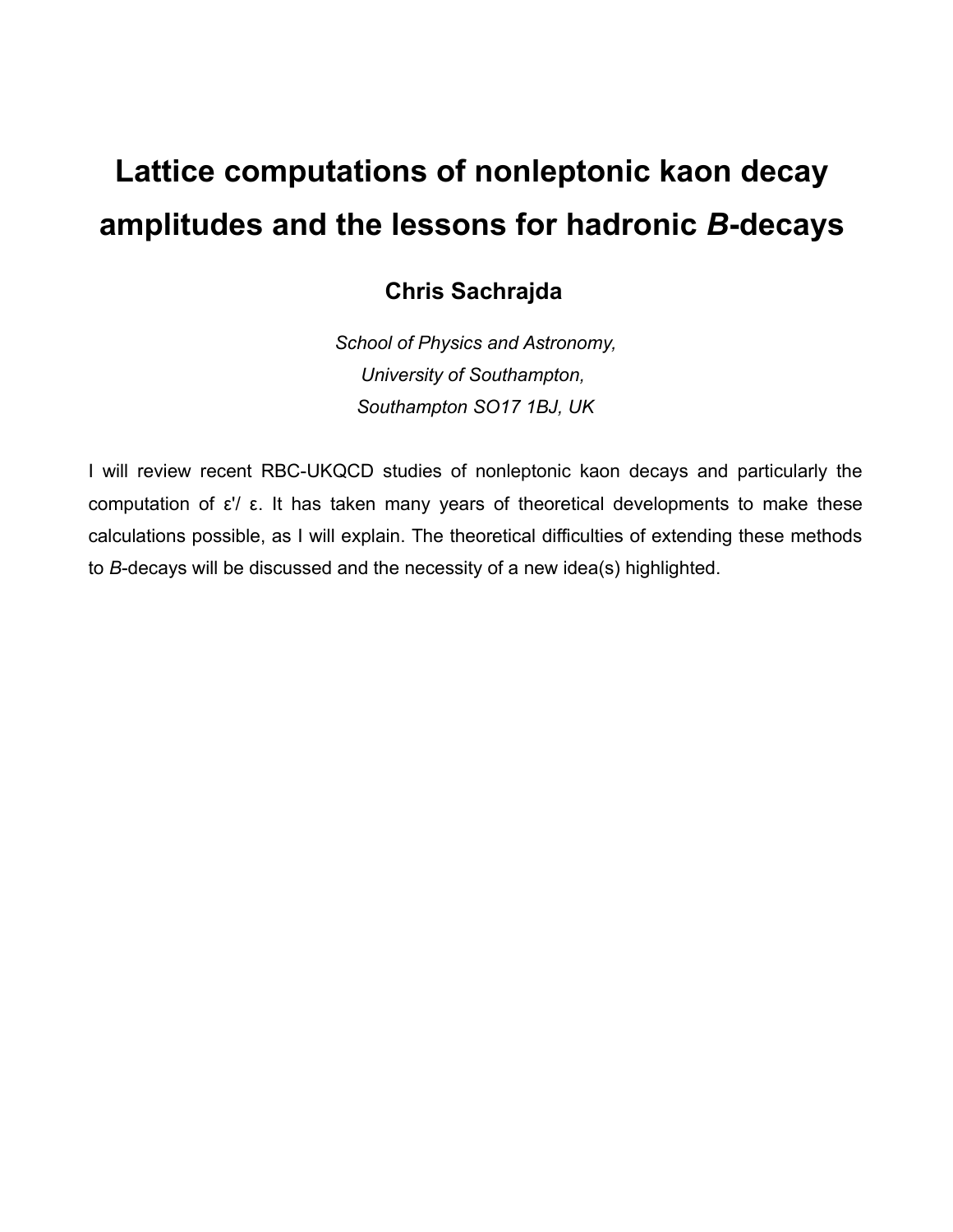### **Perturbative calculations for ε'/ ε**

### **Martin Gorbahn**

*Department of Mathematical Sciences, University of Liverpool, Liverpool, L69 7ZL, UK*

The quantity ε'/ ε measures direct CP violation in kaons decaying into two pions. The theory prediction of ε'/ ε relies on perturbative and Lattice QCD calculations. In this talk I will discuss the standard model prediction and anatomy at NLO and present the status of the NNLO theory prediction.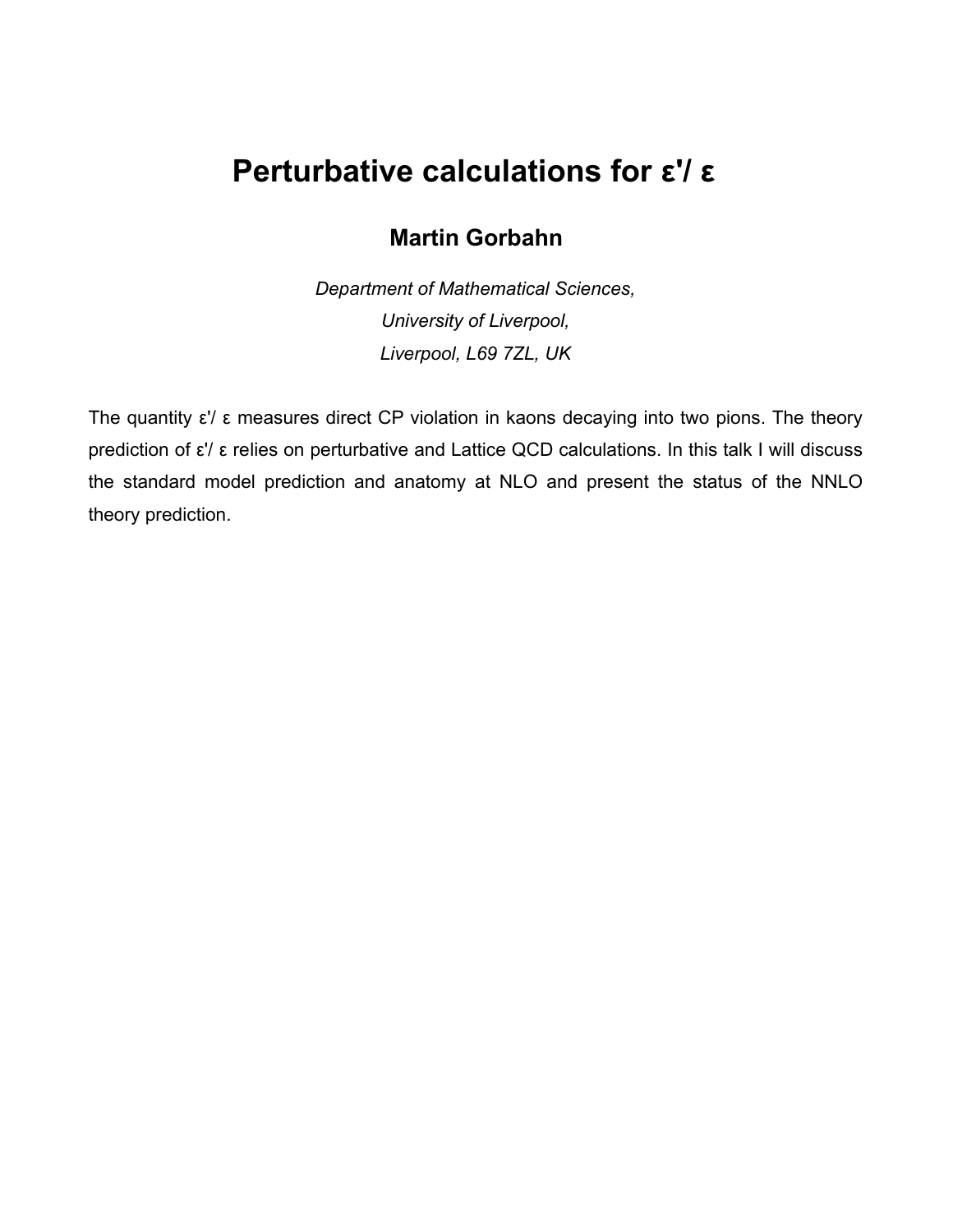## **Experimental results from** *B* **decays to charmless and open-charm 3-body final states**

#### **Tom Latham**

*Department of Physics, University of Warwick, Coventry, CV4 7AL, UK*

Amplitude analyses of 3-body decays of B mesons to both charmless and open-charm hadronic final states have the potential to provide excellent sensitivity to CP-violating phases. They also present great challenges, both in terms of satisfactorily describing the physics amplitudes but also the variation of the experimental acceptance and background processes over the phase space. We will discuss recent experimental results as well as the future potential of these decays.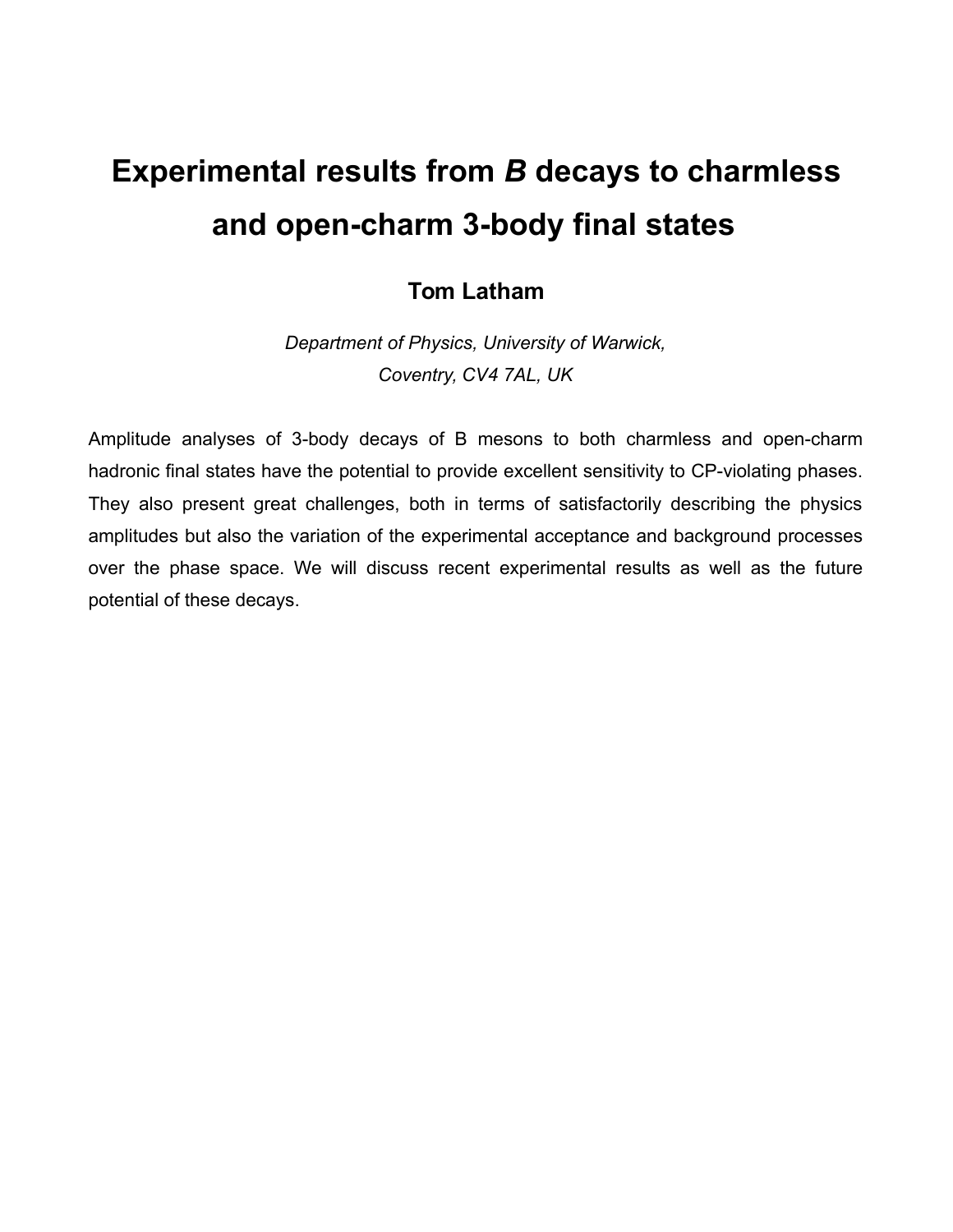## **Three-body non-leptonic** *B* **decays and QCD Factorization**

#### **Thomas Mannel**

*Theoretische Physik 1, Naturwissenschaftlich-Technische Fakult[ät](https://www.google.de/search?safe=off&client=ubuntu&espv=2&biw=1855&bih=1091&q=Universit%C3%A4t+Z%C3%BCrich&spell=1&sa=X&ved=0ahUKEwiG5ZXL-JTKAhVEuBQKHXK8B6MQBQgZKAA), Universi[tät](https://www.google.de/search?safe=off&client=ubuntu&espv=2&biw=1855&bih=1091&q=Universit%C3%A4t+Z%C3%BCrich&spell=1&sa=X&ved=0ahUKEwiG5ZXL-JTKAhVEuBQKHXK8B6MQBQgZKAA) Siegen, D-57068 Siegen, Germany*

We extend the framework of QCD factorization to non-leptonic B decays into three light mesons, taking as an example the decay  $B^+ \rightarrow \pi^+\pi^+\pi^-$ . We discuss the factorization properties of this decay in different regions of phase space. We argue that, in the limit of very large b-quark mass, the central region of the Dalitz plot can be described in terms of the  $B\rightarrow \pi$ form factor and the B and π light-cone distribution amplitudes. The edges of the Dalitz plot, on the other hand, require different non-perturbative input: the  $B \to \pi\pi$  form factor and the twopion distribution amplitude. We present the set-up for both regions to leading order in both αs and ΛQCD/mb and discuss how well the two descriptions merge. We argue that for realistic B-meson masses there is no perturbative center in the Dalitz plot, but that a systematic description might be possible in the context of two-pion states. As an example, we estimate the B  $\rightarrow$   $\rho\pi$  branching fraction beyond the quasi-particle approximation. We also discuss the prospects for studies of three-body and quasi-two-body non-leptonic B decays from QCD.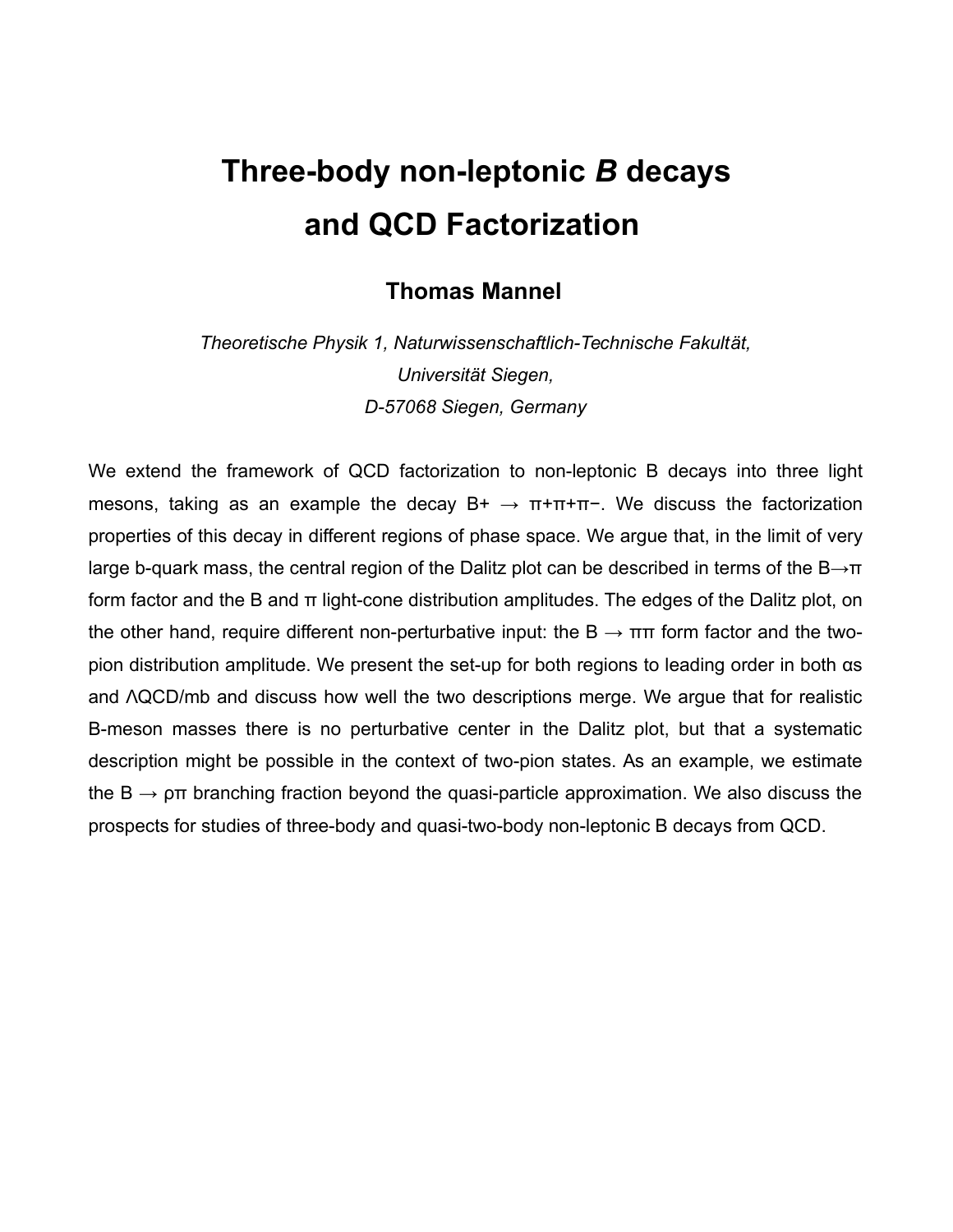## *B → ππ* **Form Factors:**

### **Overview and Results at Large Dipion Masses**

#### **Danny van Dyk**

*Physik-Institut, [Universität](https://www.google.de/search?safe=off&client=ubuntu&espv=2&biw=1855&bih=1091&q=Universit%C3%A4t+Z%C3%BCrich&spell=1&sa=X&ved=0ahUKEwiG5ZXL-JTKAhVEuBQKHXK8B6MQBQgZKAA) [Zürich,](https://www.google.de/search?safe=off&client=ubuntu&espv=2&biw=1855&bih=1091&q=Universit%C3%A4t+Z%C3%BCrich&spell=1&sa=X&ved=0ahUKEwiG5ZXL-JTKAhVEuBQKHXK8B6MQBQgZKAA) CH-8057 [Zürich,](https://www.google.de/search?safe=off&client=ubuntu&espv=2&biw=1855&bih=1091&q=Universit%C3%A4t+Z%C3%BCrich&spell=1&sa=X&ved=0ahUKEwiG5ZXL-JTKAhVEuBQKHXK8B6MQBQgZKAA) Switzerland*

I will review the  $B \rightarrow$  pipi helicity form factors and highlight methods to calculate them in a number of regions of the  $B \rightarrow p$  pi pi ell nu phase space. I will then concentrate on the region of large dipion masses, in which QCD improved factorization can be applied. Numerical results and symmetry relations will be presented.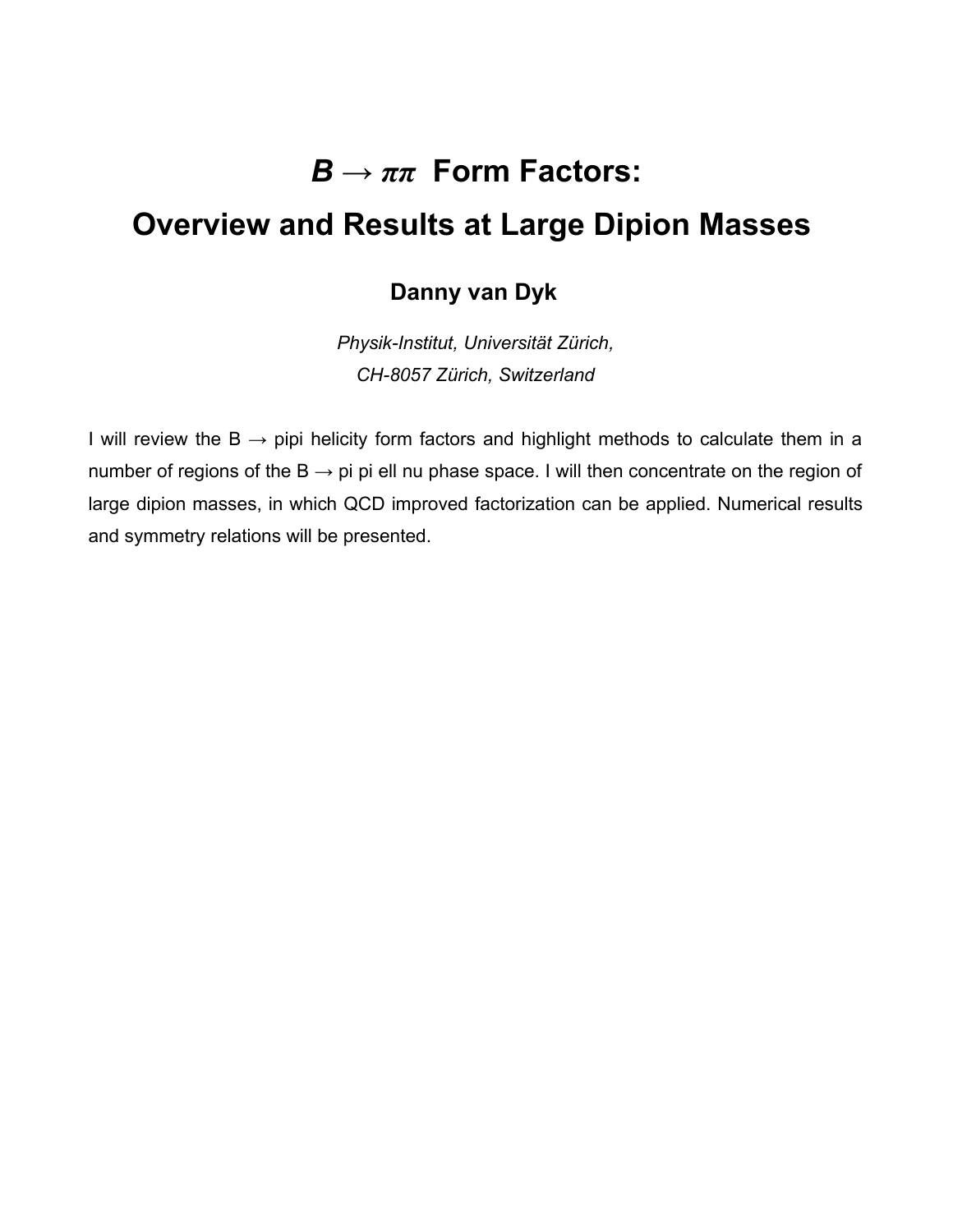## **Form factors of** *B → ππ* **transitions from QCD light-cone sum rules**

#### **Alex Khodjamirian**

*Theoretische Physik 1, Naturwissenschaftlich-Technische Fakult[ät](https://www.google.de/search?safe=off&client=ubuntu&espv=2&biw=1855&bih=1091&q=Universit%C3%A4t+Z%C3%BCrich&spell=1&sa=X&ved=0ahUKEwiG5ZXL-JTKAhVEuBQKHXK8B6MQBQgZKAA), Universi[tät](https://www.google.de/search?safe=off&client=ubuntu&espv=2&biw=1855&bih=1091&q=Universit%C3%A4t+Z%C3%BCrich&spell=1&sa=X&ved=0ahUKEwiG5ZXL-JTKAhVEuBQKHXK8B6MQBQgZKAA) Siegen, D-57068 Siegen, Germany*

I will present new results on the form factors of the  $B \rightarrow$  pipi transitions, relevant for the semileptonic  $B \rightarrow p i$  pi ell nu decays and for the factorization ansatz in three-body nonleptonic *B* decays. At small invariant dipion mass and, simultaneously, at large recoil, these form factors are calculated from QCD light-cone sum rules with the distribution amplitudes of dipion states. I will briefly discuss further development of this method and the alternative approach based on the sum rules with *B*-meson distribution amplitude.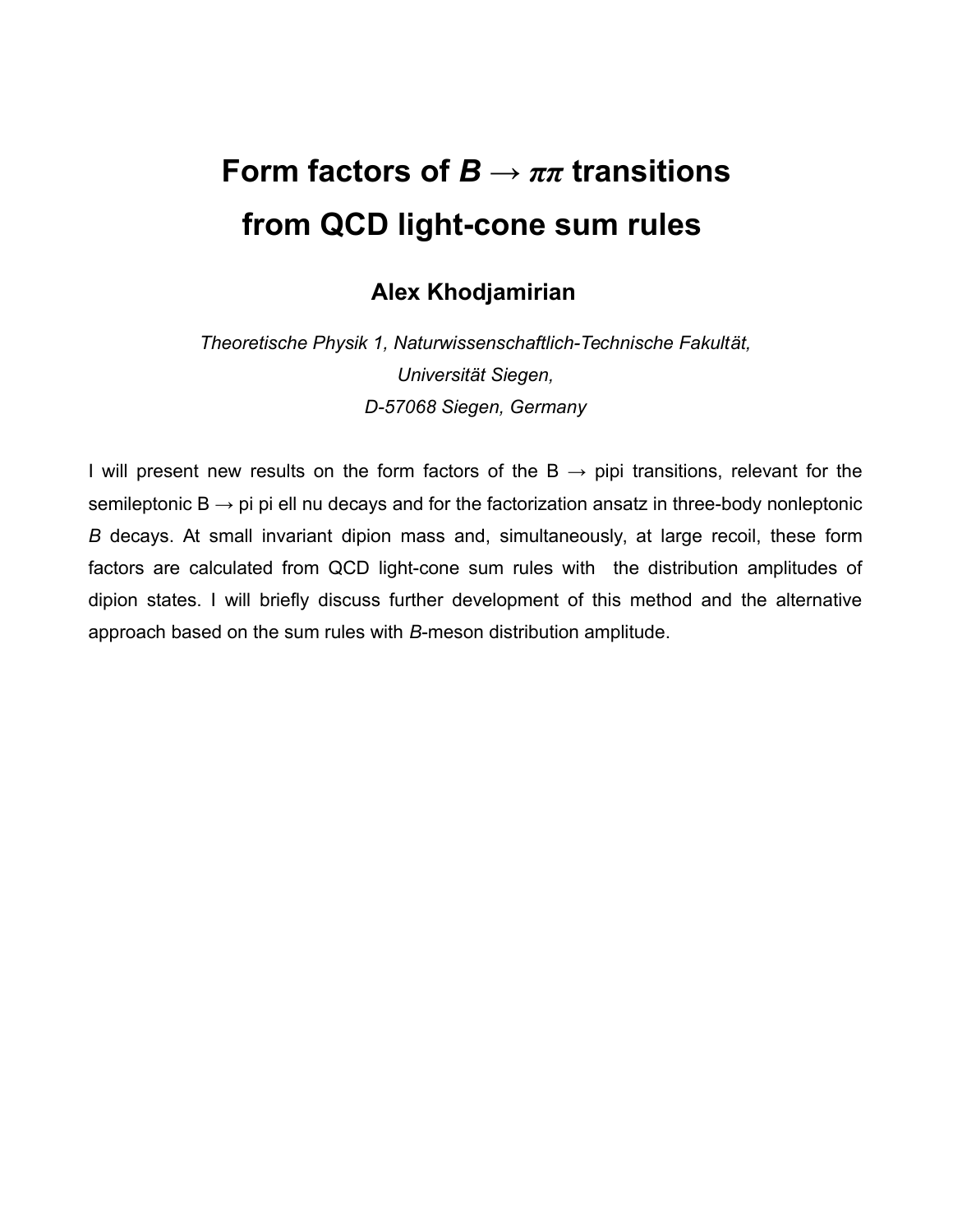### **Two-meson form factors from dispersion relations**

### **Pablo Roig**

*Departamento de Fisica,*

*Centro de Investigacion y de Estudios Avanzados del Instituto Politecnico Nacional, Apartado Postal 14-740, 07000 Mexico D.F., Mexico*

Two-meson form factors are required inputs for some non-leptonic *B* decays. I will discuss their building based on chiral perturbation theory, unitarity and analyticity constraints using dispersion relations.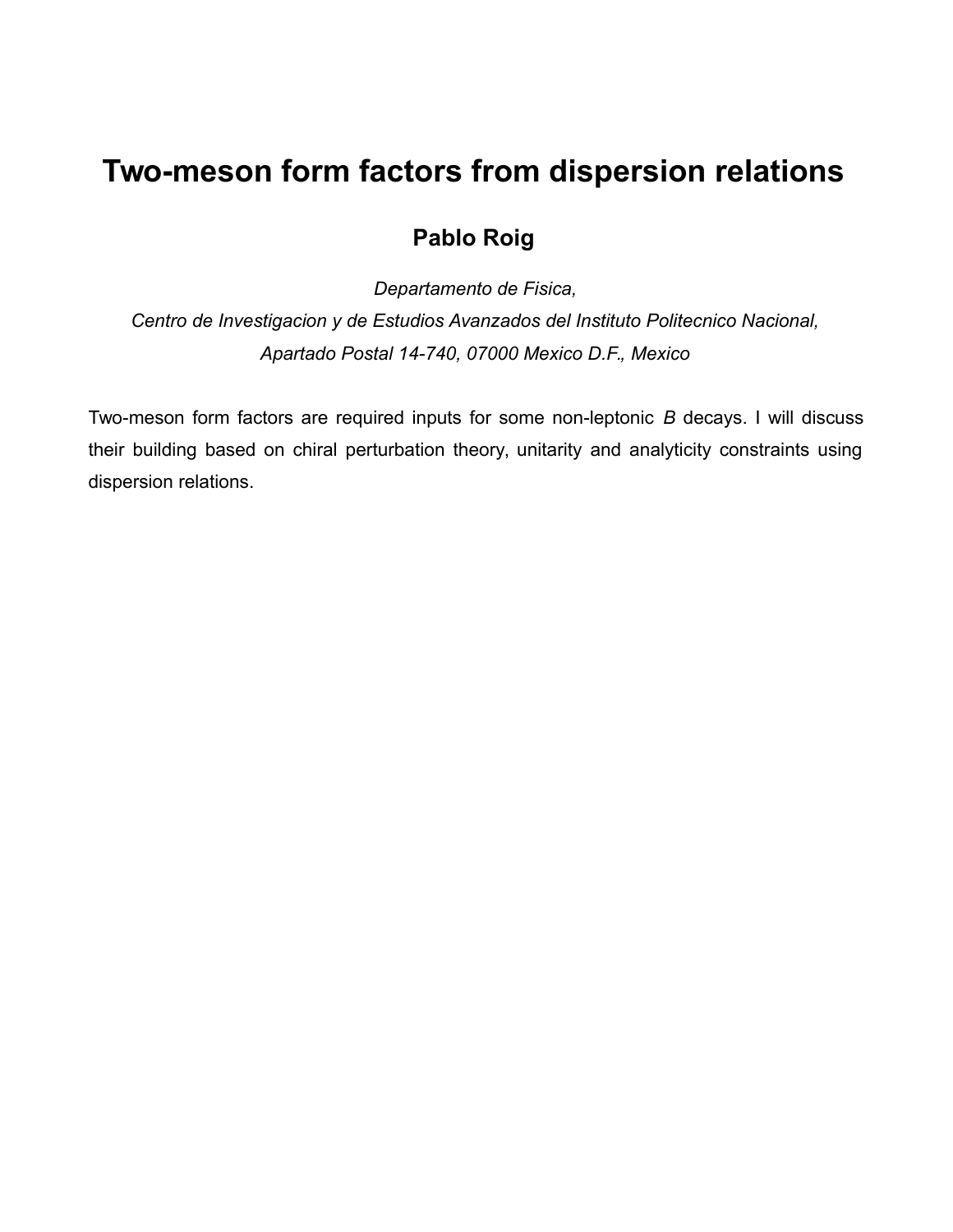### **Padé Theory: A toolkit for hadronic form factors**

#### **Pere Masjuan**

*PRISMA Cluster of Excellence, Institut für Kernphysik, Johannes Gutenberg-Universi[tät](https://www.google.de/search?safe=off&client=ubuntu&espv=2&biw=1855&bih=1091&q=Universit%C3%A4t+Z%C3%BCrich&spell=1&sa=X&ved=0ahUKEwiG5ZXL-JTKAhVEuBQKHXK8B6MQBQgZKAA), Mainz D-55099, Germany*

A model-independent and data-driven method to describe pseudoscalar meson form factors will be discussed within the context of Padé Theory. This method is a TOOLKIT suitable to provide precise parameterizations for non-leptonic (two-meson) B decays, exemplified in this talk by the pion vector form factor. Beyond that, the synergy between theory and experiment shall provide, as well, a precise determination of CKM parameters.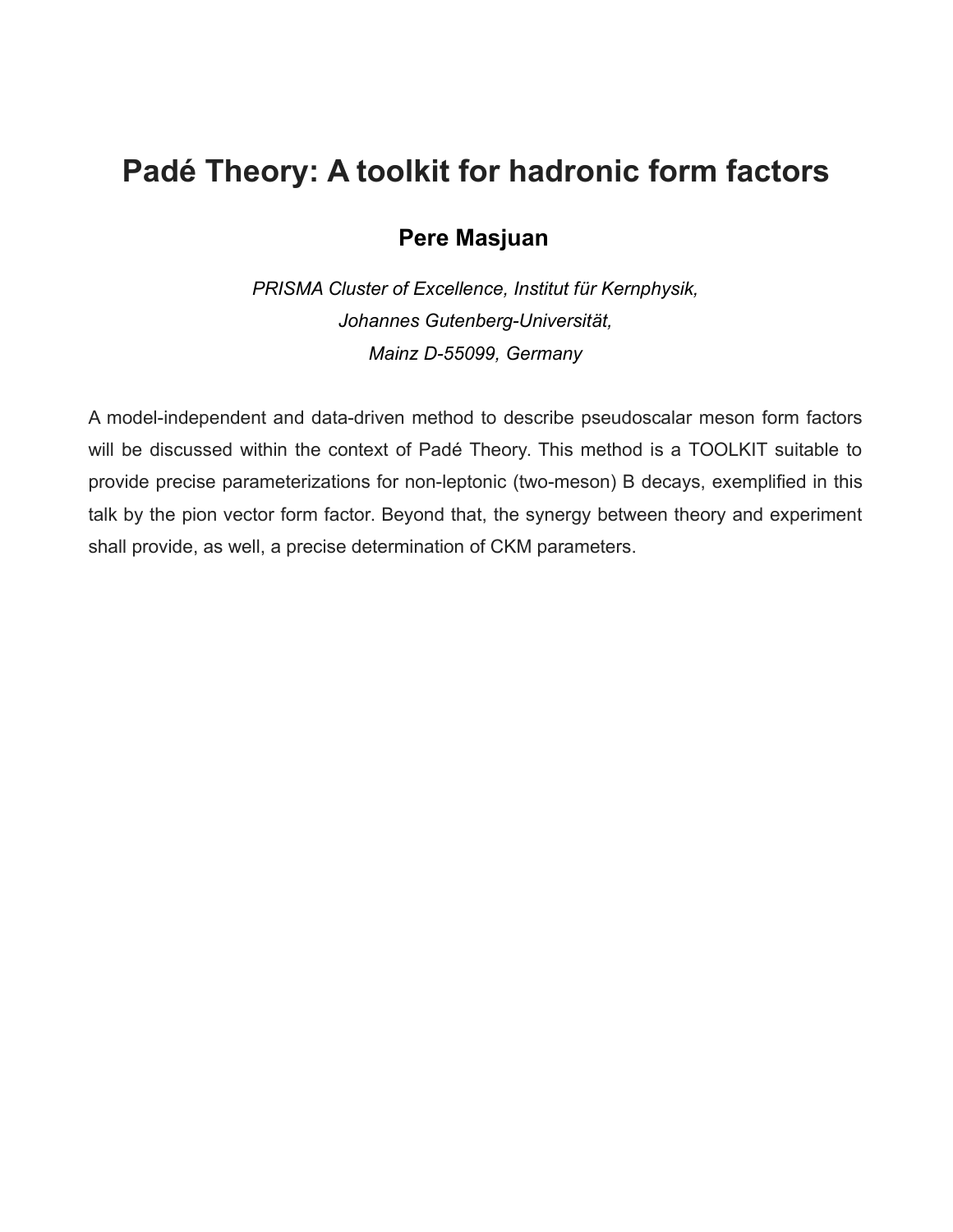### **Dispersive methods in heavy-meson decays**

#### **Bastian Kubis**

*Helmholtz-Institut für Strahlen- und Kernphysik (Theorie) and Bethe Center for Theoretical Physics, Universität Bonn, 53115 Bonn, Germany*

The universality of final-state interactions can be exploited using methods from dispersion theory. In particular the (strong) phase motion of pion-pion and pion-kaon systems can be controlled accurately, building on very precise knowledge of the corresponding phase shifts at low energies. We apply dispersive techniques successfully in an analysis of LHCb data on B  $\{d/s\} \rightarrow J/psi$  pi pi [J/psi K \bar{K}]. The further complications of systems with strong rescattering between three decay particles is discussed in the context of a Dalitz plot study of  $D \rightarrow K$  pi pi.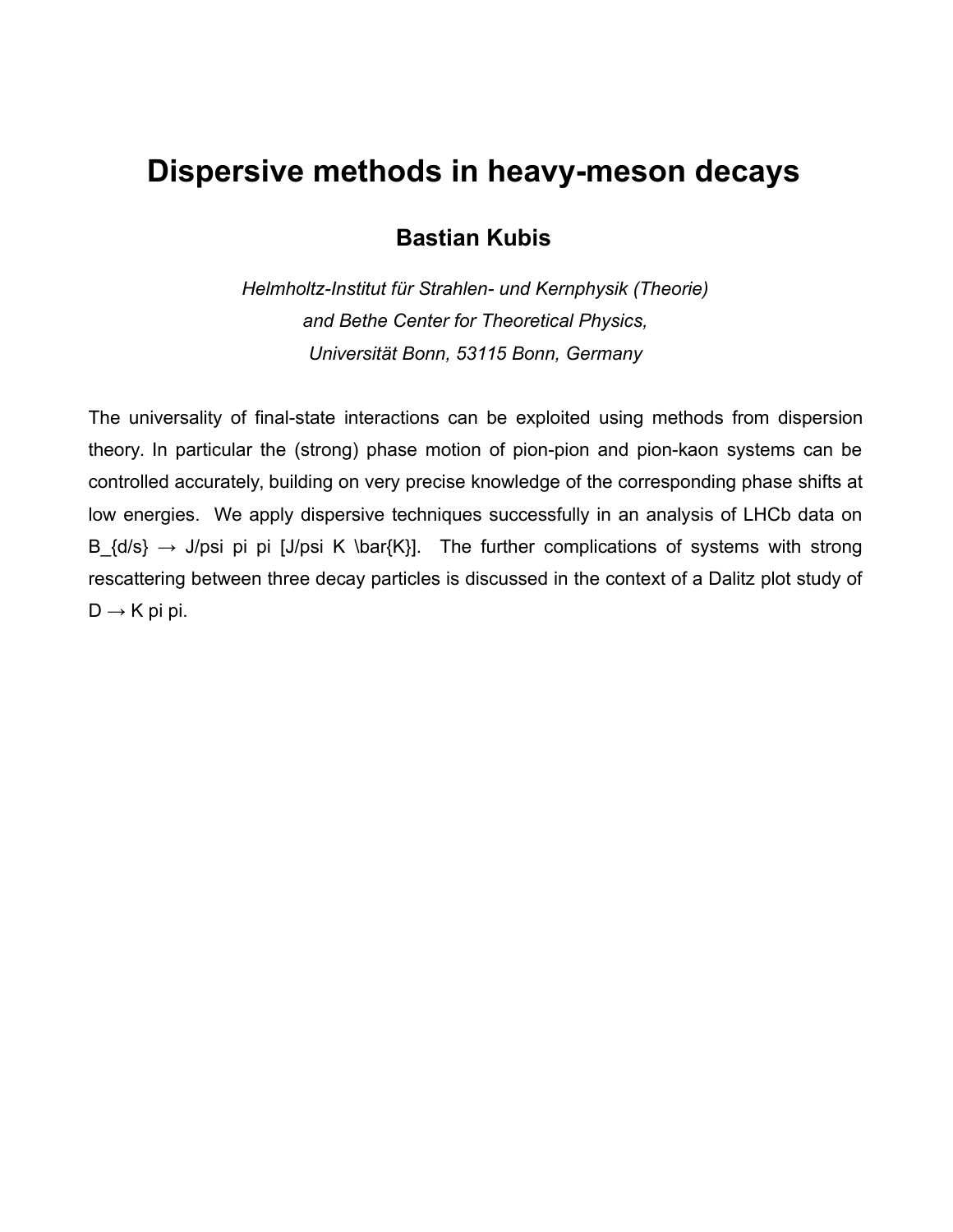## **CP violation and CPT invariance in charmless three-body** *B* **decays**

#### **Ignacio Bediaga**

*Centro Brasileiro de Pesquisas Fisicas, CBPF Rio de Janeiro, RJ, Brasil*

The joint violation of the symmetries of parity and charge conjugation have been observed in high amount in charmless three body B decays. In this seminar we would like to discuss the different distribution of the CP asymmetry along the Dalitz phase space. It will be discussed evidences of new mechanisms to produce this type of asymmetry, directly related to the hadronic final state interactions. Finally we will discuss the relationship between these mechanisms and CPT invariance.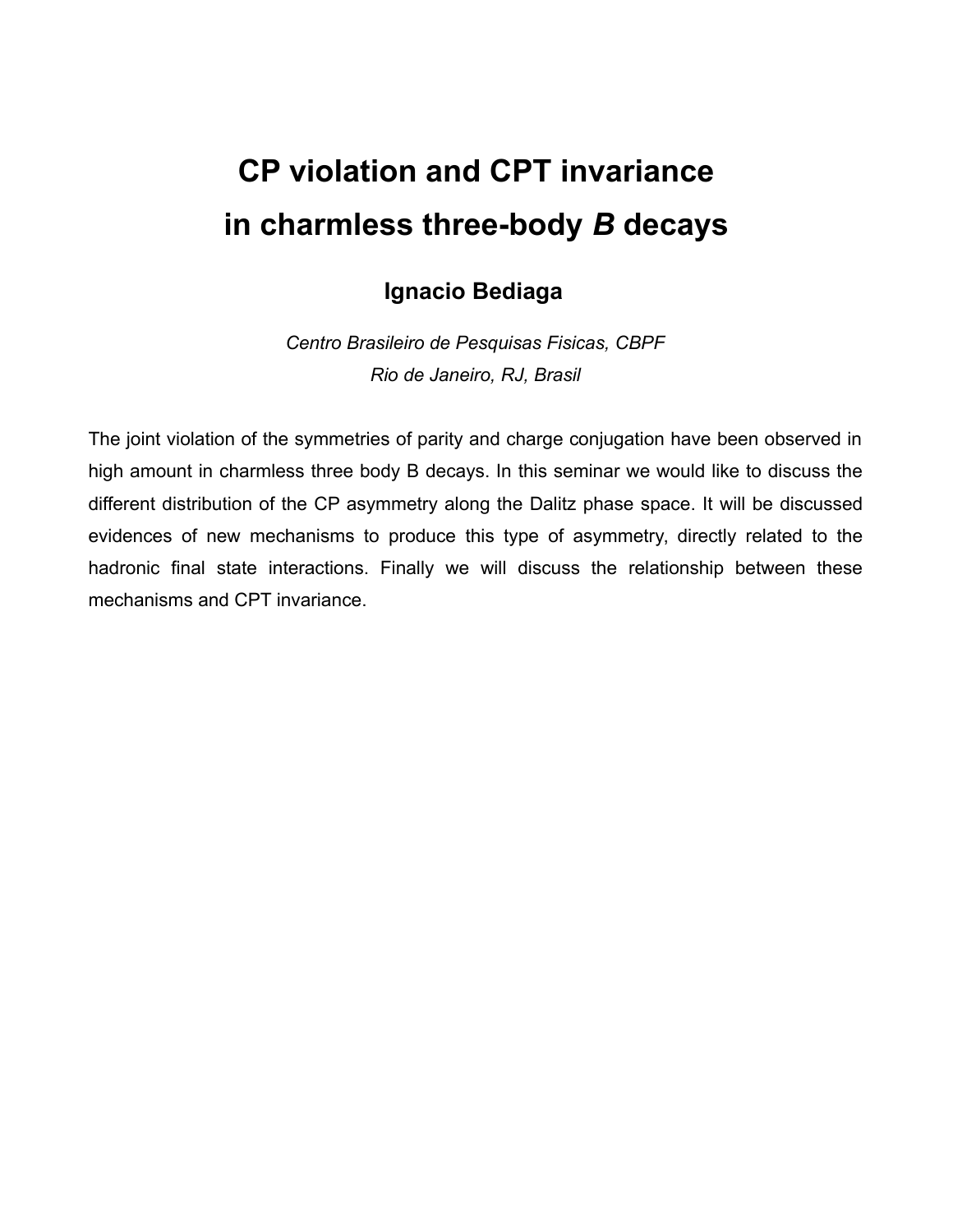## **Branching fractions and CP violation in hadronic three-body** *B* **decays**

#### **Hai-Yang Cheng**

*Institute of Physics, Academia Sinica Taipei, Taiwan 115, Republic of China*

One of the salient features of hadronic charmless three-body B decays is the large fraction of nonresonant contributions. Nonresonant effects in penguin-dominated modes are found to be governed by the matrix elements of scalar densities. For resonant contributions to three-body decays, we consider the effects of vector and scalar mesons. Their contributions are essentially determined by strong couplings and decay constants. The predicted resonant and nonresonant rates are consistent with experiment.

We calculate inclusive and local CP asymmetries in various regions and investigate final-state interactions between pi+pi- and K+K- in the rescattering region of m  $\{p_i\}$  and m  $\{KK\}$ between 1.0 and 1.5 GeV. We stress that CP asymmetries due to nonresonant terms alone are sizable.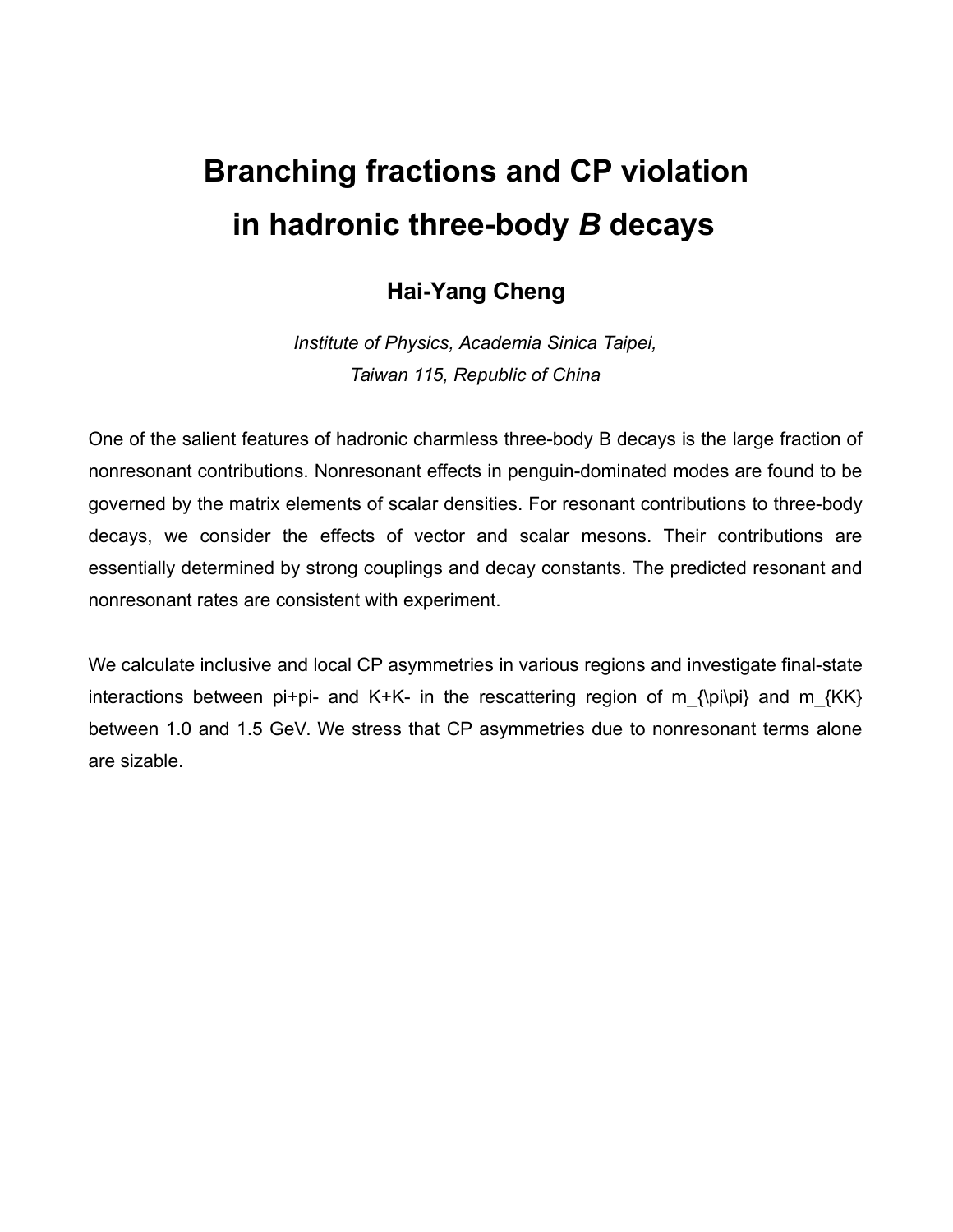### **Final state interaction on B+ → pi+pi-pi+**

#### **Patricia Magalhães**

*Centro Brasileiro de Pesquisas Fisicas, CBPF Rio de Janeiro, RJ, Brasil*

The large localized CP asymmetries observed by LHCb in three-body charmless decays of *B* mesons brings new challenge for experimentalists and their traditional models to fit data. With higher statistics, rescattering and three-body effects, previously ignored on data analysis, become more visible.

The time is ripe to use better theoretical assumptions as an ingredient in order to improve the analysis.

In this talk we address the issue of rescattering effects in the charmless three-body decays of *B* mesons. In particular, we study the case of the  $B \rightarrow$  pi pi pi decay and show that the presence of hadronic loops shifts the P-wave phase near threshold to below zero, and modifies the position of the rho-meson peak and its width, in the Dalitz plot.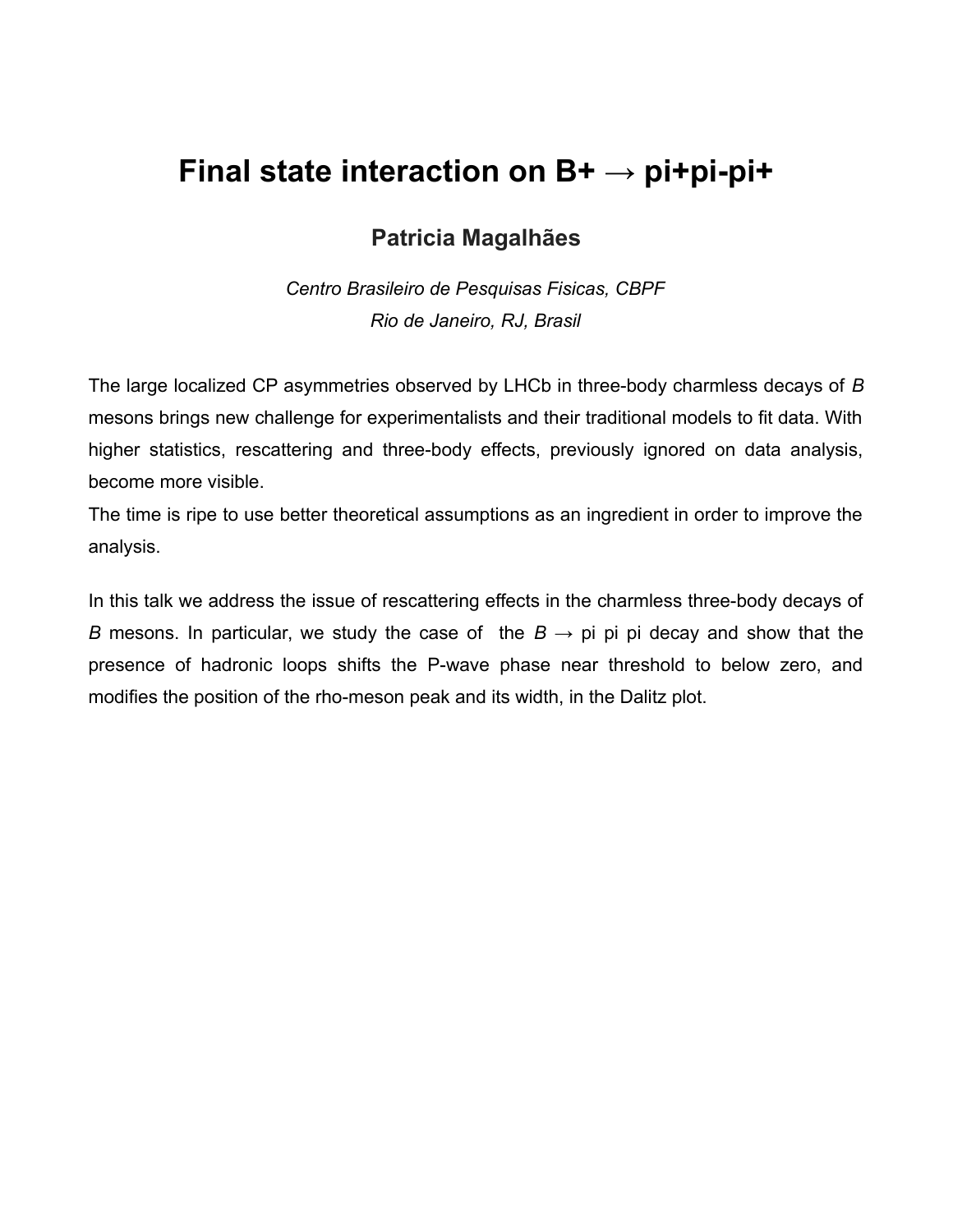## **Phenomenology of B->Kpipi modes and prospects with LHCb and Belle II data**

#### **Alejandro Perez**

*Institut Pluridisciplinaire Hubert Curien 23 rue du loess – BP28, 67037 Strasbourg, France*

Dalitz-plot analyses of B->Kpipi decays provide direct access to decay amplitudes, and thereby weak and strong phases can be disentangled by resolving the interference patterns in phase space between intermediate resonant states. An amplitude analysis provides interesting information on the dynamics of these resonances, which can be tested against models. These modes may also offer some sensitivity to NP contributions as they are dominated by high order diagrams(loops). In this contribution I will describe the amplitude analysis techniques for accessing interesting observables and the theoretical framework to interpret such measurements. Furthermore, some prospects for measurements at LHCb and Belle II will be also presented.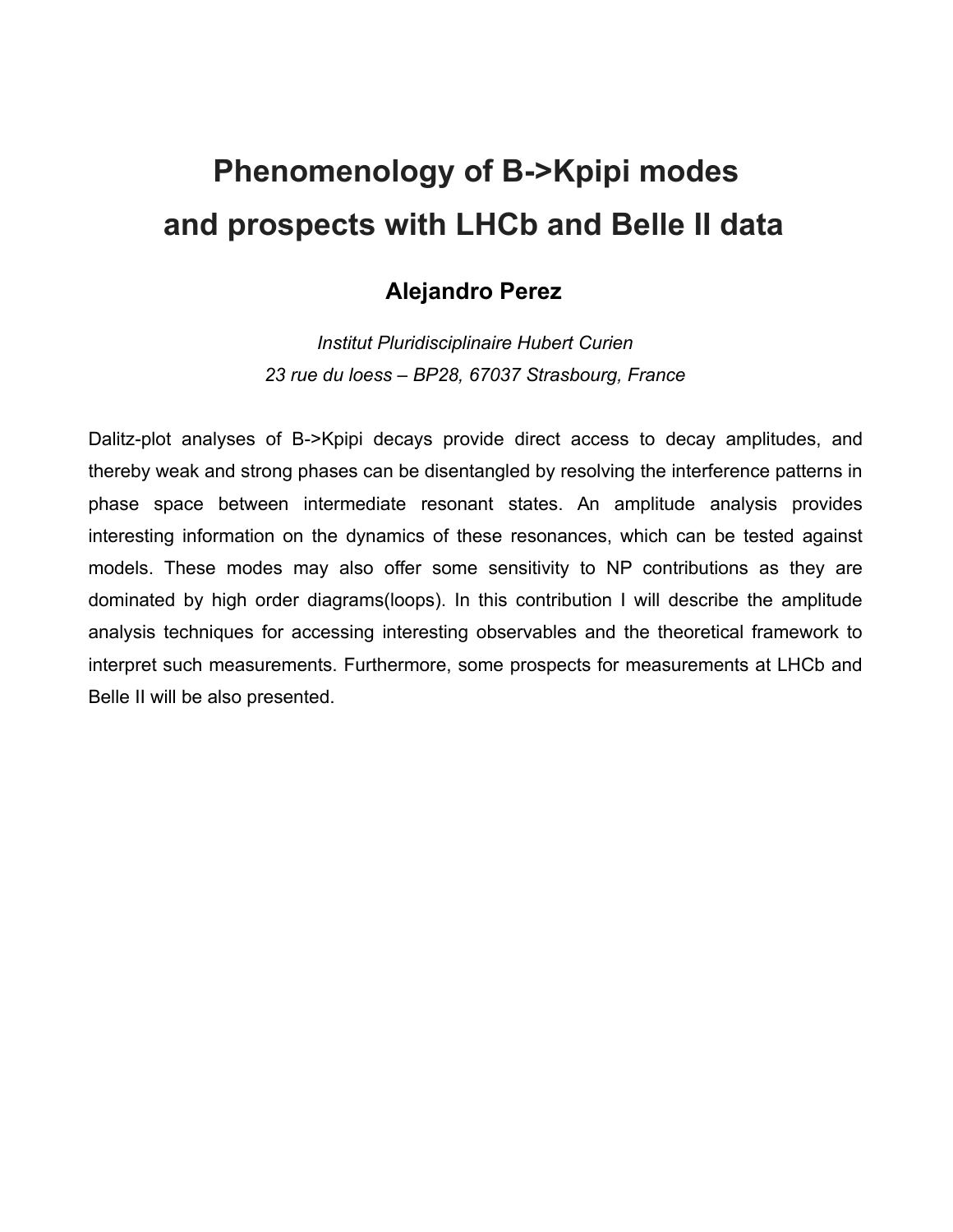# **QCD factorization in non-leptonic B decays: status of phenomenology and challenges**

#### **Martin Beneke**

*Physik Department T31, Technische Universität München, 85748 Garching, Germany*

This abstract has been written by the organizers, not by the speaker:

In this talk, Martin will discuss the status and recent developments in the phenomenology of two-body non-leptonic B decays from the point of view of QCD factorization, and review the main challenges that remain ahead.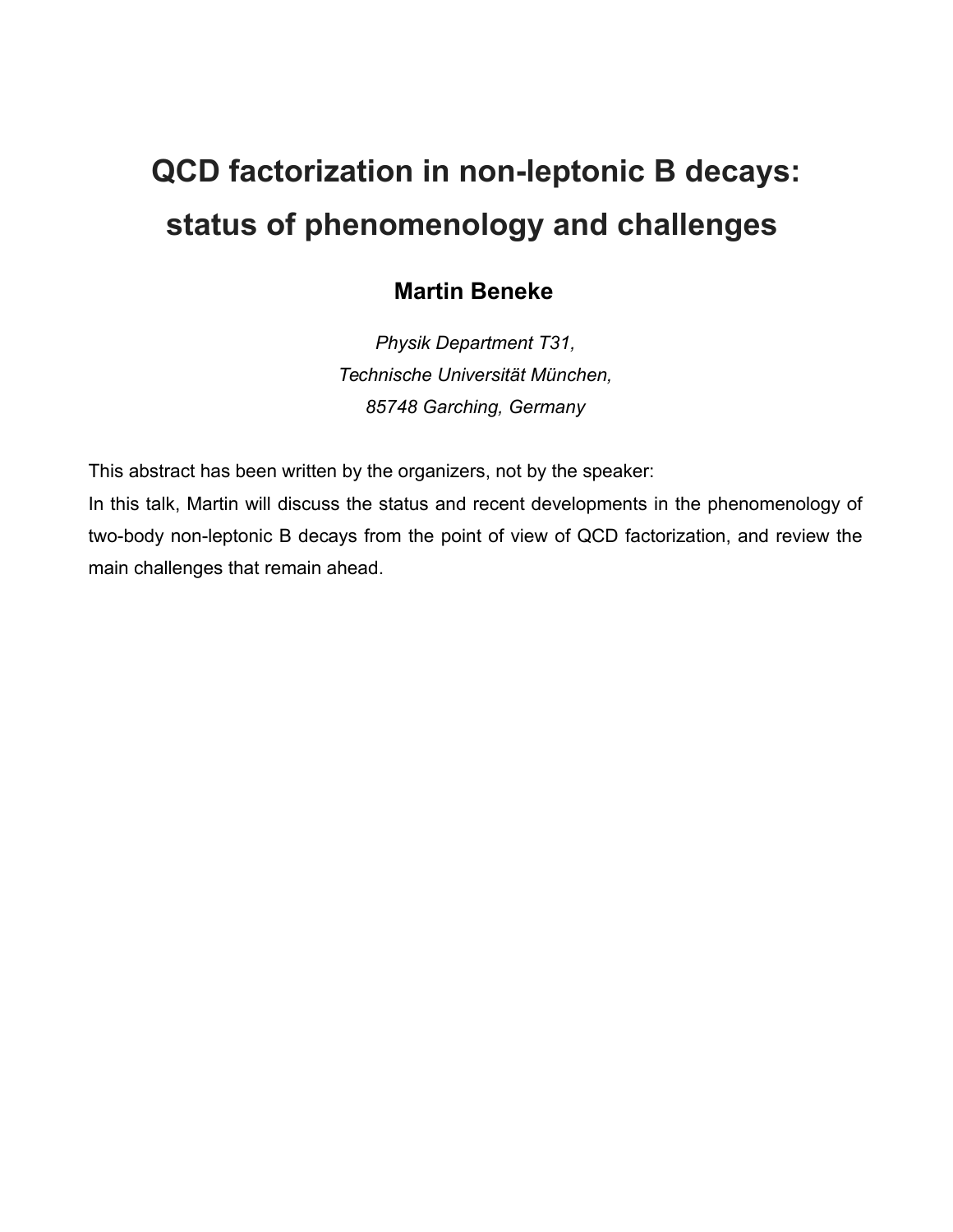## **Power corrections in** *B* **decays**

#### **Yu-Ming Wang**

*Fakultät für Physik, Universität Wien, Boltzmanngasse 5, 1090 Vienna, Austria*

I will first illustrate the importance of power corrections in hard exclusive processes, particularly in B meson decays, and then discuss the theory challenges of computing the subleading power contributions on the conceptual aspects. I will further explain the QCD based techniques to evaluate power suppressed effects in several typical hard processes.